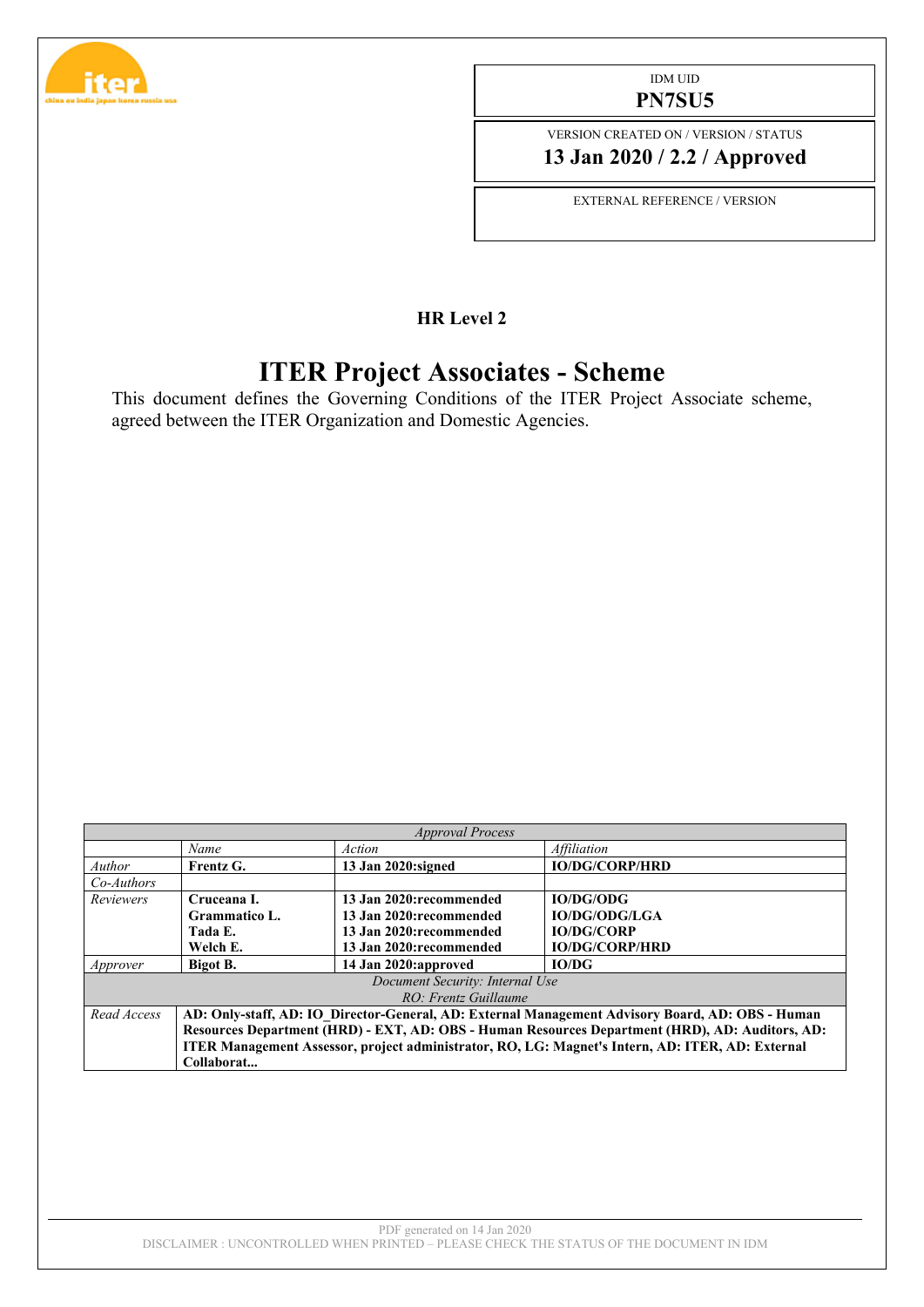| Change Log                                       |                      |                   |                                                                                                                                                                                                                                                                                                                                                            |  |  |
|--------------------------------------------------|----------------------|-------------------|------------------------------------------------------------------------------------------------------------------------------------------------------------------------------------------------------------------------------------------------------------------------------------------------------------------------------------------------------------|--|--|
| <b>ITER Project Associates - Scheme (PN7SU5)</b> |                      |                   |                                                                                                                                                                                                                                                                                                                                                            |  |  |
| <b>Version</b>                                   | <b>Latest Status</b> | <b>Issue Date</b> | <b>Description of Change</b>                                                                                                                                                                                                                                                                                                                               |  |  |
| v1.0                                             | Approved             | 06 Jul 2015       |                                                                                                                                                                                                                                                                                                                                                            |  |  |
| v1.1                                             | Approved             | 06 Jan 2016       | Version 1.1 takes following changes into account:<br>- reference to ITER Agreement;<br>- possibility for IO to compensate IPA salary;<br>- French work permit not needed;<br>- clarification of IPA responsibilities;<br>- possibility of part-time IPA assignment;<br>- insertion of IDM references for templates.                                        |  |  |
| v2.0                                             | Approved             | 04 Nov 2016       | Complete review of the IPA scheme, approved by the Director-General and<br>endorsed by the Executive Project Board on 28 October 2016                                                                                                                                                                                                                      |  |  |
| v2.1                                             | Approved             | 17 Nov 2017       | Revised scheme endorsed by the Executive Project Board on 17 November<br>2017<br>In addition to editorial changes, the modifications are:<br>- Section 4: clarification of FDP role<br>- Section 6: simplification of the process<br>- Section 11: clarification that IPAs are entitled to a special residence card<br>and that no work permit is required |  |  |
| v2.2                                             | Approved             | 13 Jan 2020       | New version endorsed by the EPB by written procedure on 10 January 2020.<br>The changes are:<br>- Alignment of responsibilities with the reorganization effective on 1 January<br>2020;<br>- Clarification of roles, processes and documentation actually in place for<br>IPA assignment;<br>- Clarification of the taxable regime.                        |  |  |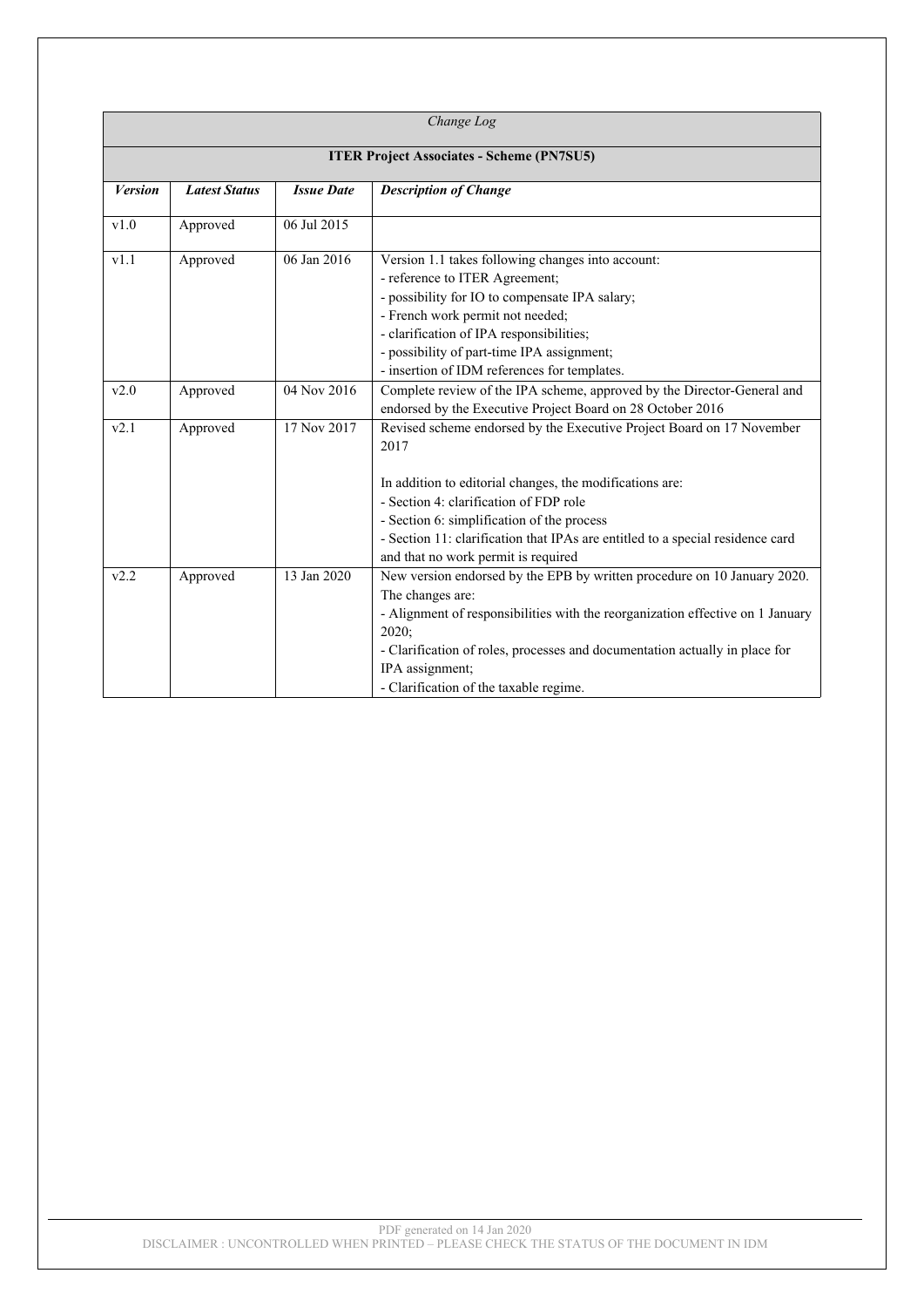# **ITER PROJECT ASSOCIATE SCHEME**

The ITER Project Associate Scheme allows staff of Members' Institutes, Universities, Industrial Enterprises, and other relevant bodies (hereafter referred to as Home Institutes) to participate in the ITER Project. Through this scheme, Home Institute staff can contribute with their expertise to strengthen international cooperation and integration between the IO Central Team (IO-CT) and the Domestic Agencies (DA)/ ITER Members.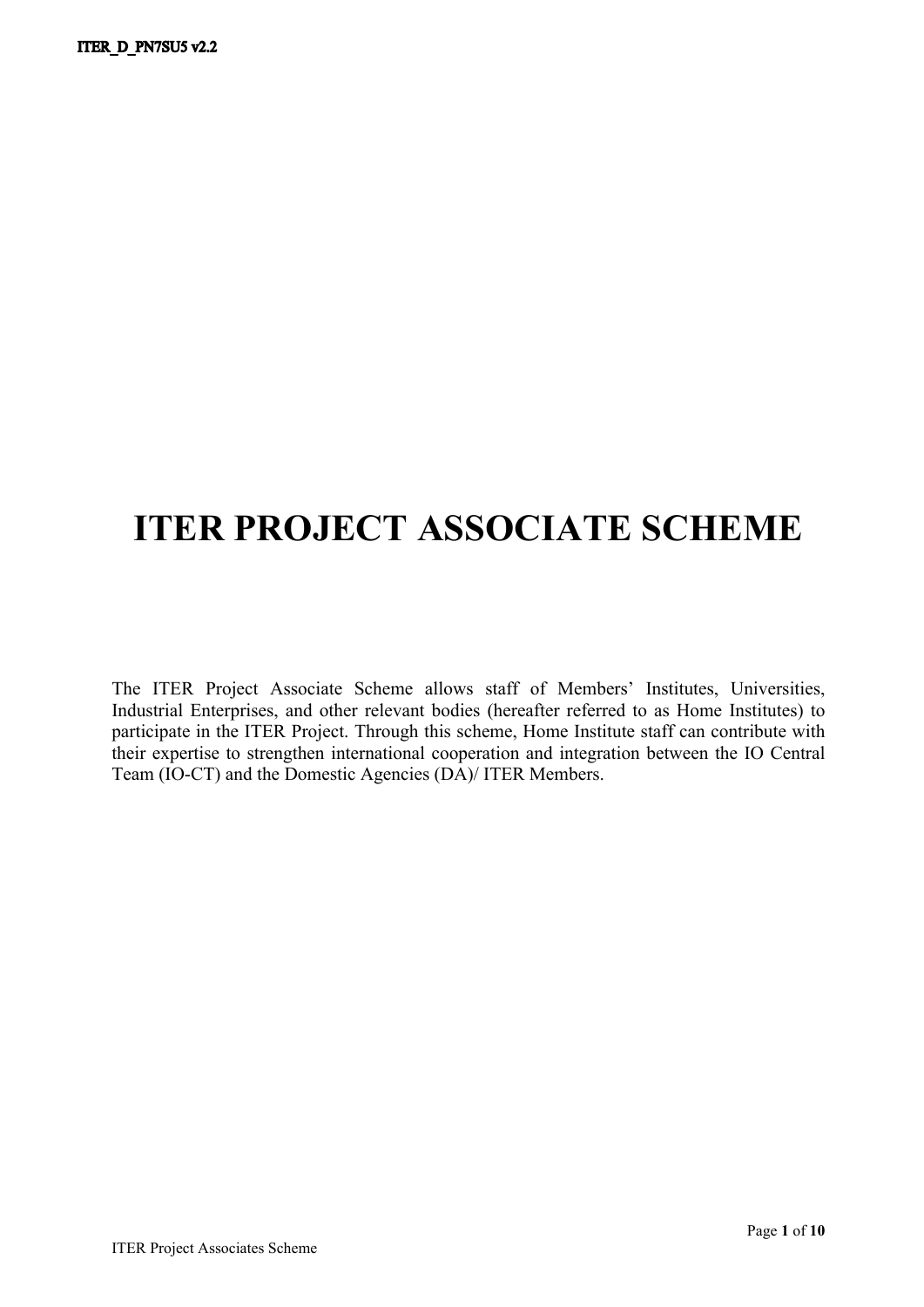# **Table of Contents**

| $\mathbf{1}$     |                                                                      |  |
|------------------|----------------------------------------------------------------------|--|
| $\boldsymbol{2}$ |                                                                      |  |
| 3                |                                                                      |  |
| 4                |                                                                      |  |
| 5                |                                                                      |  |
| 6                |                                                                      |  |
|                  | 6.1 MEMORANDUM OF AGREEMENT (MOA), MEMORANDUM OF UNDERSTANDING (MOU) |  |
| 7                |                                                                      |  |
|                  | 7.3                                                                  |  |
| 8                |                                                                      |  |
| 9                |                                                                      |  |
| 10               |                                                                      |  |
| 11               |                                                                      |  |
| 12               |                                                                      |  |
| 13               |                                                                      |  |
| 14               |                                                                      |  |
| 15               |                                                                      |  |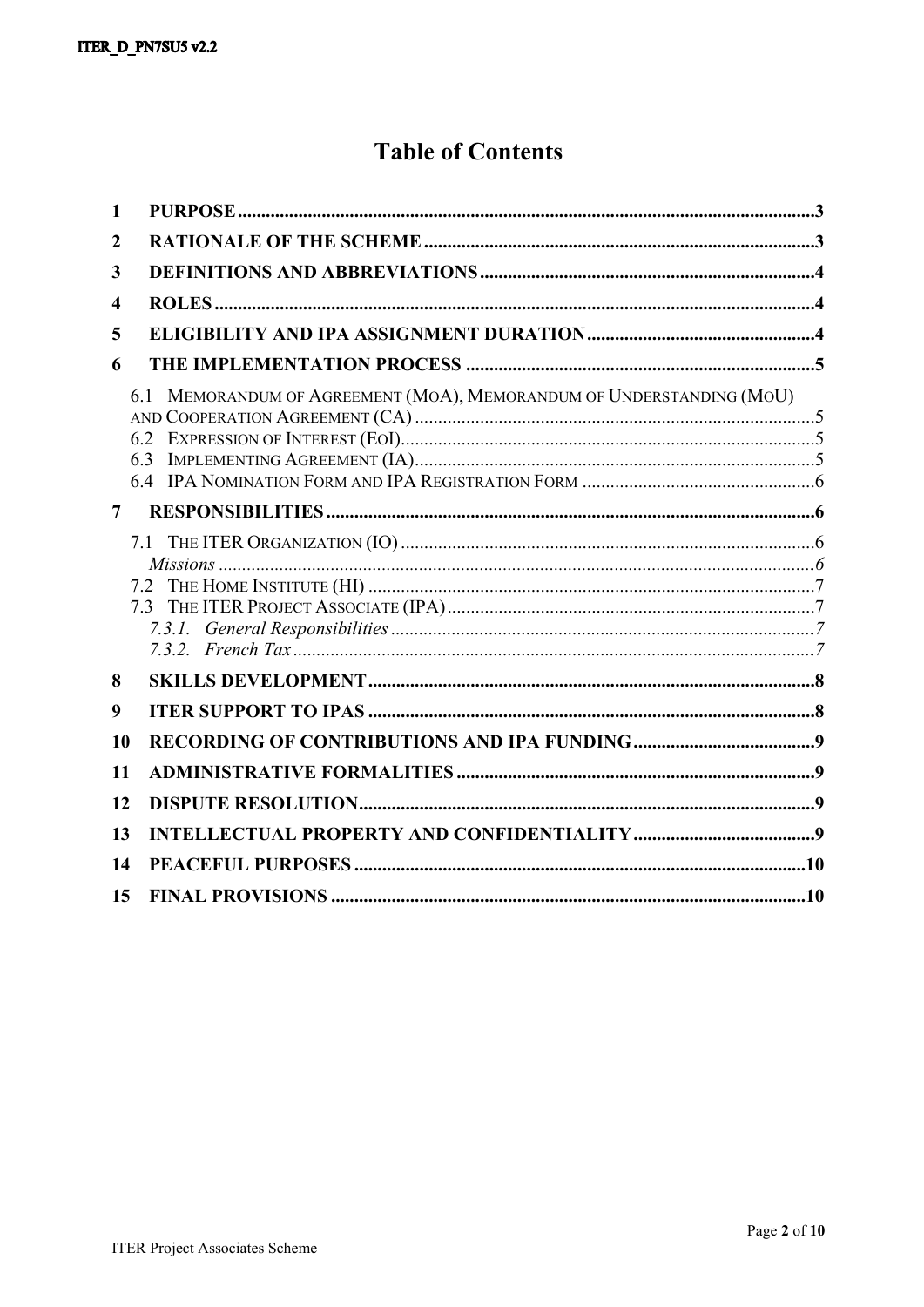# <span id="page-4-0"></span>**1 PURPOSE**

This document defines the Governing Conditions of the ITER Project Associate (IPA) scheme, agreed between the ITER Organization (IO) and Domestic Agencies (DA).

The aim of this scheme is to allow staff originating from the Member's scientific, technological and industrial communities to participate in the design, manufacturing, construction and operation of ITER or any other functions in support of the ITER Project.

### <span id="page-4-1"></span>**2 RATIONALE OF THE SCHEME**

2.1. ITER Project Associates (IPA) are employees of a Home Institute (HI) which can be an IO Domestic Agency or other legal entity within the ITER Members.

2.2. Through this scheme, HI staff would be offered the opportunity to contribute to the ITER Project, with hands-on experience and further skills development in different technical and non-technical fields of expertise.

The technical knowledge gained would be ultimately used for the future development of fusion within the ITER Members.

2.3. The IPA will perform activities for the IO for a period of time based on an Implementing Agreement (IA) and Nomination Form signed between the HI and the IO. These tasks will be performed for the IO, on or off the ITER site. IPAs are assigned by the HI to carry out these tasks on a full time or part-time basis.

2.4. While the HI will nominate potentially suitable IPA candidates, the IO shall make a final decision on the suitability of their skills and experience during the assessment of proposals.

2.5. IPAs shall retain their existing employment conditions with their HI for the duration of their IO assignment. Any salary and related benefits remain the responsibility of the HI.

2.6. IPAs are not ITER staff members and, as such, are not entitled to ITER staff member benefits, nor any of the privileges and immunities enjoyed by IO staff.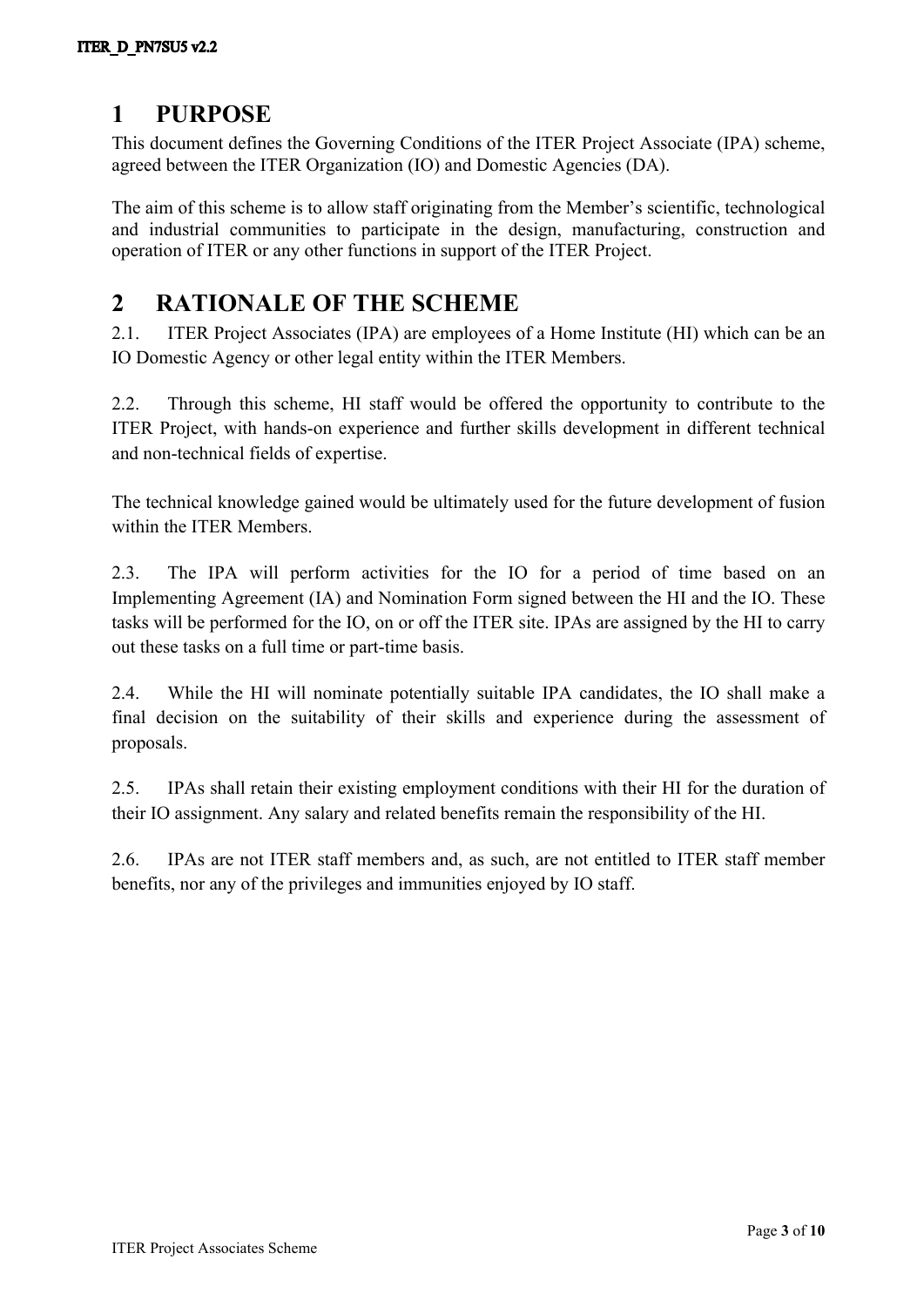# <span id="page-5-0"></span>**3 DEFINITIONS AND ABBREVIATIONS**

CA: Cooperation Agreement DA: Domestic Agency DG: Director-General of the ITER Organization EoI: Expression of Interest FPD: Finance and Procurement Department HI: Home Institute HRD: Human Resources Department IA: Implementing Agreement IA-RO: IO Implementing Agreement Responsible Officer (IO Division, Department or Office Head) IO: ITER Organization LGA: Legal Affairs MoA: Memorandum of Agreement MoU: Memorandum of Understanding TRO: IA – IO Technical Responsible Officer

# <span id="page-5-1"></span>**4 ROLES**

The DG is responsible for the overall management of the scheme.

IO-RO is responsible for initiating the request and defining the content of an Expression of Interest (EoI), liaising with the HRD on the draft terms and conditions.

DA(s) may provide assistance in the promotion of the IPA scheme and in encouraging and/or centralising applications from other HIs through their designated contact points.

IO-RO, with the support of the relevant DA if required, selects the appropriate HI in coordination with HRD.

LGA is responsible for preparing and following up on the signature of MoAs / MoUs / CAs.

FPD is responsible for ensuring that there is no conflict of interest on HI activities with the IO and that there is no overlap, duplication or conflict with existing or expected contracts.

HRD is the main contact point for the implementation of the IPA scheme (including negotiation with the DA/HI, drafting of the IA and support to the IPA, together with the concerned Department/Office and chosen HI).

The IA shall be signed by the IO and the HI. When required, the IA shall be endorsed by the relevant ITER Member competent authority.

<span id="page-5-2"></span>The TRO is responsible for the assignment of work objectives within IO to the IPA.

# **5 ELIGIBILITY AND IPA ASSIGNMENT DURATION**

The IPA scheme is open to any HI who has signed a MoA/MoU/CA with the IO, defining areas of common interest.

Individual IPA assignments shall, in principle, not exceed 4 years.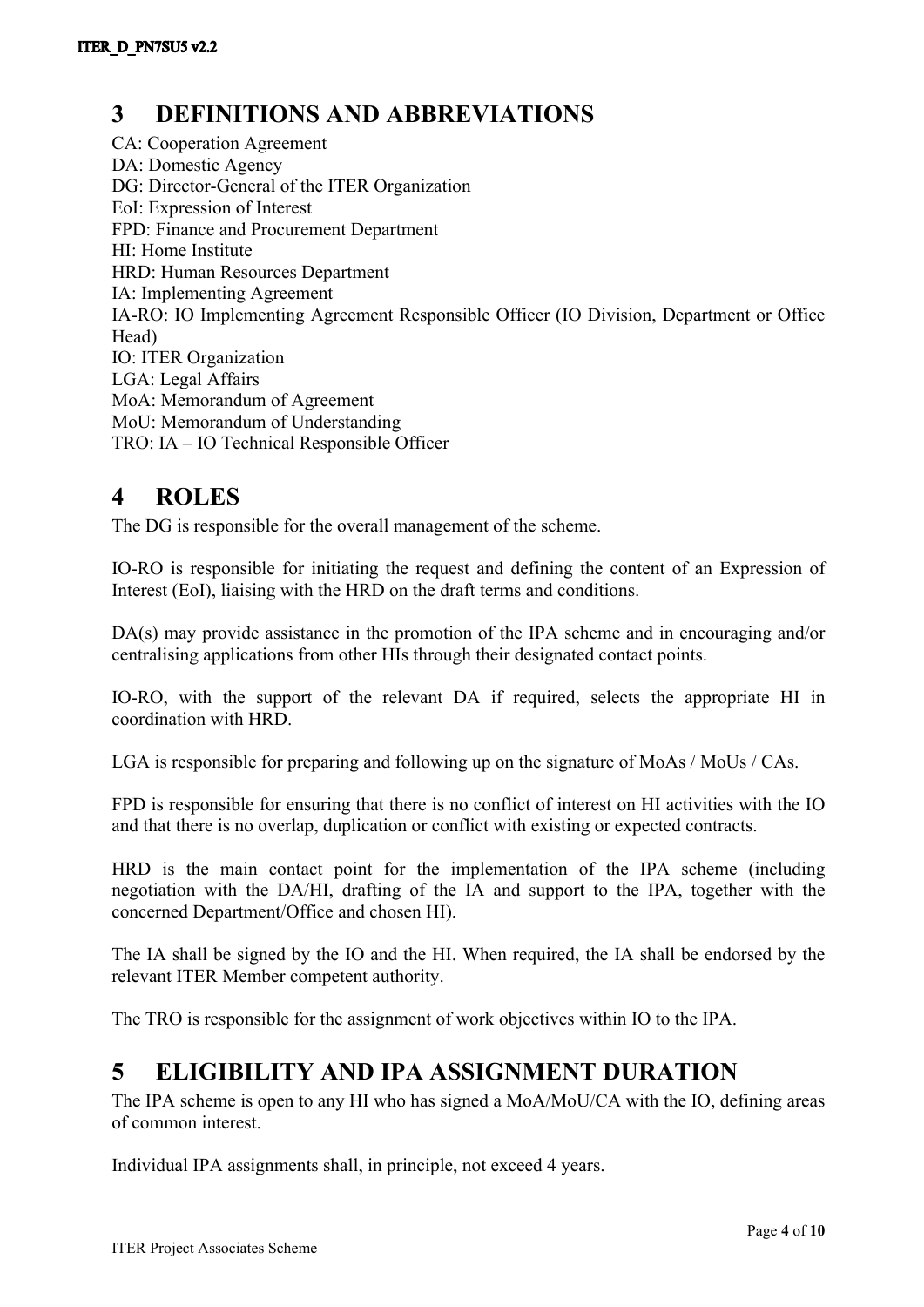In all cases, the IPA assignment shall not continue longer than the termination of the MoA/MoU/CA or of an IA.

### <span id="page-6-0"></span>**6 THE IMPLEMENTATION PROCESS**

#### <span id="page-6-1"></span>**6.1 Memorandum of Agreement (MoA), Memorandum of Understanding (MoU) and Cooperation Agreement (CA)**

HIs collaborate with the IO through the signature of a MoU or a CA with public HI and MoA with private HI. However, in case the HI is a DA or the Member, the ITER Agreement shall be the basis of collaboration and no MoU/CA is required.

LGA is contacted by the HRD and drafts the content of a MoA/MoU/CA, following negotiations with HIs.

<span id="page-6-2"></span>The agreed MoA/MoU/CA is signed by the IO and the HI.

### **6.2 Expression of Interest (EoI)**

The process is, in principle, initiated at the Division, Department / Office or Domain Head Level. The initiating Department / Office or Domain will nominate a TRO and IA-RO and shall request the publication of a call for an EoI on the ITER website. The EoI shall be made available to all ITER Members.

The TRO and IA-RO, in consultation with HRD, will define and draft the content for the EoI including details on the assignment and the activities to be performed.

Interested HIs shall submit a proposal based on the IO template. This proposal shall include, with justification:

- (i) Details of resources to be nominated as IPA with proposed skill sets in answer to the EoI;
- (ii) Any administrative costs requested from the IO by the HI to cover the execution of the proposed assignment;
- (iii) Any other relevant information required for the implementation of the proposed assignment.

TRO and IA-RO will carry out a joint evaluation of the HI proposal(s) and may request clarifications from a HI, or to elaborate further on the details of the proposal. An assessment of the proposal will also be performed by the IO on potential conflicting situations or risks to the IO.

#### <span id="page-6-3"></span>**6.3 Implementing Agreement (IA)**

HRD shall then prepare an IA, including general conditions of assignment applying to all IPAs from the HI. The IA shall be signed by both the IO and HI.

After consultation and agreement of the HI, the IO may decide to include a provision for the reimbursement of the salary and related benefits cost of the IPA to the HI. The IO may also consider the reimbursement to the HI of some administrative costs related to the IPA.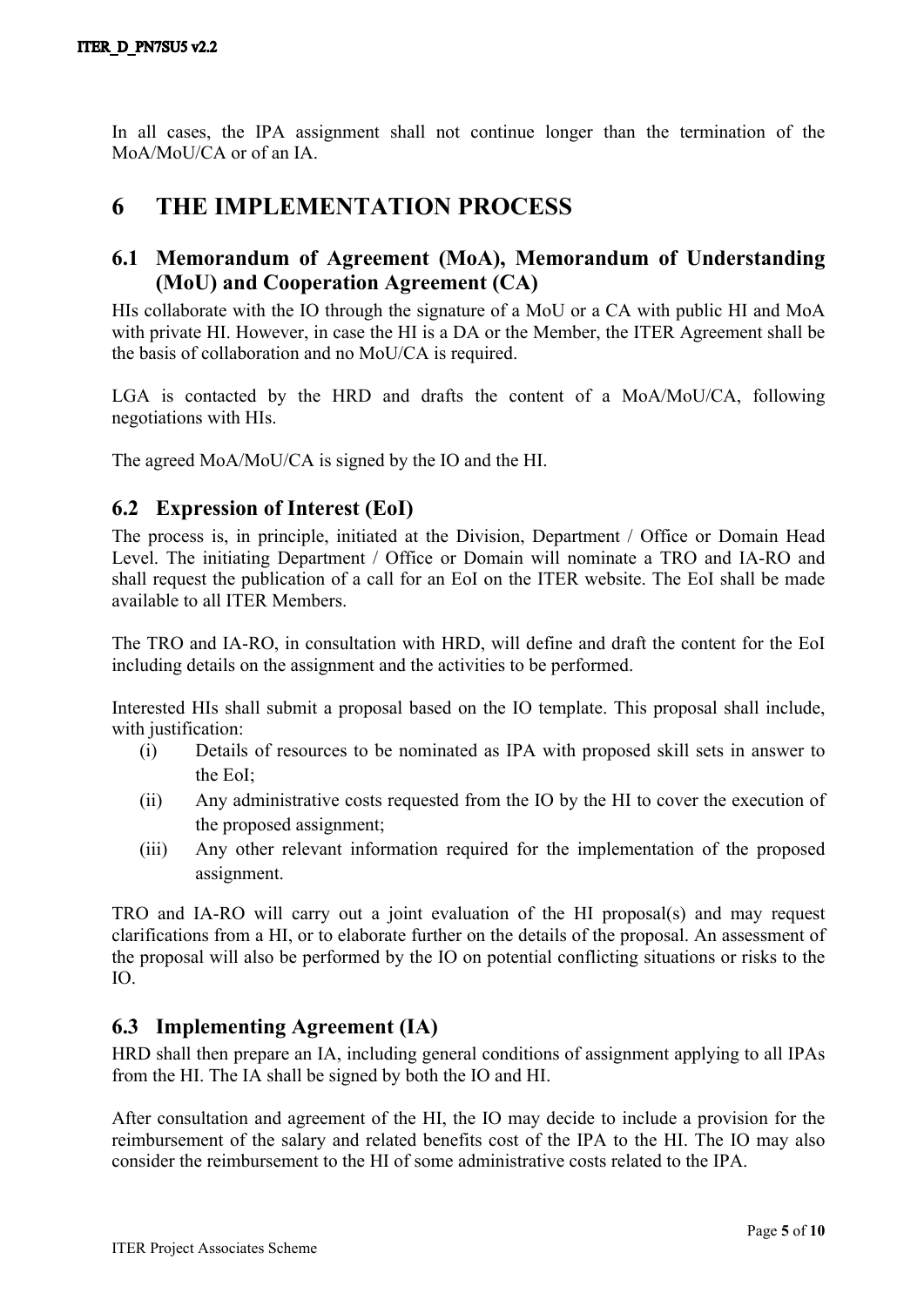### <span id="page-7-0"></span>**6.4 IPA Nomination Form and IPA Registration Form**

Upon mutual agreement with the HI on the details of the IPA assignment (scope of activity, timeframe, nominated IPA(s), financial conditions, other implementation aspects), for each IPA, the HRD prepares an individual Nomination Form(s) (making reference to the IA). The Nomination Form is signed by the HI and the IO.

Each IPA shall be requested to complete and sign, together with the HI, an IPA Registration Form, to be provided to the HRD, whereby the IPA and HI shall declare that they shall respect the general conditions of assignment and that mandatory social insurance cover for work in France has been contracted.

The IPA Registration Form will also provide other information, such as contact details and accompanying family members together with copy of passports.

# <span id="page-7-1"></span>**7 RESPONSIBILITIES**

### <span id="page-7-2"></span>**7.1 The ITER Organization (IO)**

The TRO shall be responsible for:

- monitoring the general execution of the IPA assignment;
- assigning specific activities in the frame of the Nomination Form;
- co-ordinating IPAs on the IO Site, integrating the work with other activities, and enabling them to carry out their duties as defined in the Nomination Form;
- co-ordinating the IPA Site access, provision of facilities, tools and hardware/ software needed to carry out work outlined in the Nomination Form;
- monitoring compliance to the activities specified in the Nomination Form and ensuring appropriate quality monitoring.

The TRO, if requested, shall inform the HI regularly about the IPA performance so as to allow the HI to carry out its own employee evaluation process.

HRD shall administer the payment of any allowances directly to the IPA.

The IO shall provide on-site civil liability insurance for the IPA.

The IO shall ensure that the IPA has access to the partially subsidized ITER Commuter Bus service and canteen.

#### <span id="page-7-3"></span>**Missions**

IPAs may travel on mission as part of their IO assignment, upon request and approval of the IA-RO and the line management. The IO shall pay related costs under the IO Mission Budget and in line with conditions detailed in the IA.

Full time IPAs may be entitled to one annual mission to their HI for each year completed in the assignment to IO. This is refunded in the conditions referred to in the preceding paragraph.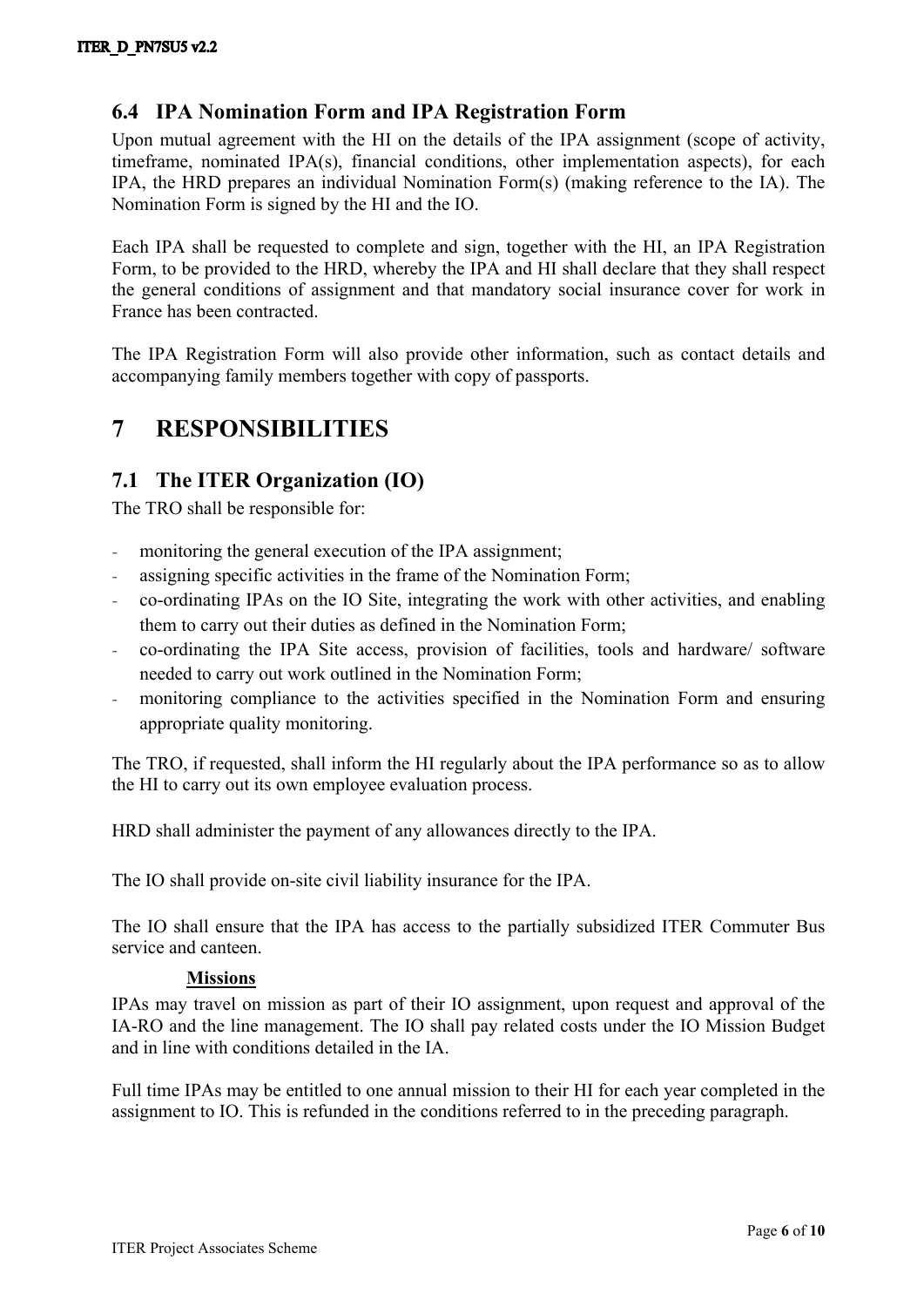### <span id="page-8-0"></span>**7.2 The Home Institute (HI)**

The HI is responsible for:

- ensuring that IPAs (and accompanying family members, if applicable) have the appropriate mandatory insurance cover (medical and social insurance, as well as occupational health cover) to work in France;
- managing IPA absences requests including sickness, with information and prior consultation, when required, of the IO;
- managing IPA administrative requests related to the status of the IPA as employee of the HI.

The HI shall continue to pay directly all salary and social contributions and benefits (including sick leave and leave) of the IPA.

The HI shall not publish or disclose, in writing or verbally, anything related to the activities of the IO without authorization from the IO.

### <span id="page-8-1"></span>**7.3 The ITER Project Associate (IPA)**

#### <span id="page-8-2"></span>**7.3.1. General Responsibilities**

The IPA shall:

- remain employee of the HI throughout the length of the assignment;
- carry out the scope of activities defined in the Nomination Form;
- participate in safety training, skills development workshops and missions required by the IO;
- use the facilities granted by the IO for work purposes only, and return all materials in good working order to the IO upon departure;
- not publish or disclose, in writing or verbally, anything related to the activities of the IO without authorization from the DG. The IPA shall observe the IO's applicable rules, regulations and circulars, in particular the present Regulations and all texts relating to safety, security and confidentiality (IDM link: Internal Regulations ([27WDZW\)](https://user.iter.org/?uid=27WDZW);
- respect the discretion, integrity, impartiality and independence required of IPA, and refrain from seeking or accepting instructions from any Government or any other authority that is external to the IO regarding the services performed. They shall remain bound to this obligation even after the conclusion of the assignment.

#### <span id="page-8-3"></span>**7.3.2. French Tax**

The IPA is responsible for the payment of tax in compliance with applicable national tax legislation (including income tax and VAT). IPA(s) residing in France are subject to declaration of income to the competent French Tax Authorities.

Living Adjustment allowances, Installation allowance and the salary received from the HI are taxable in France.

A taxable income is an income to be declared in the IPA tax declaration. This income is taken into account to determine the amount of tax that the IPA will have to pay.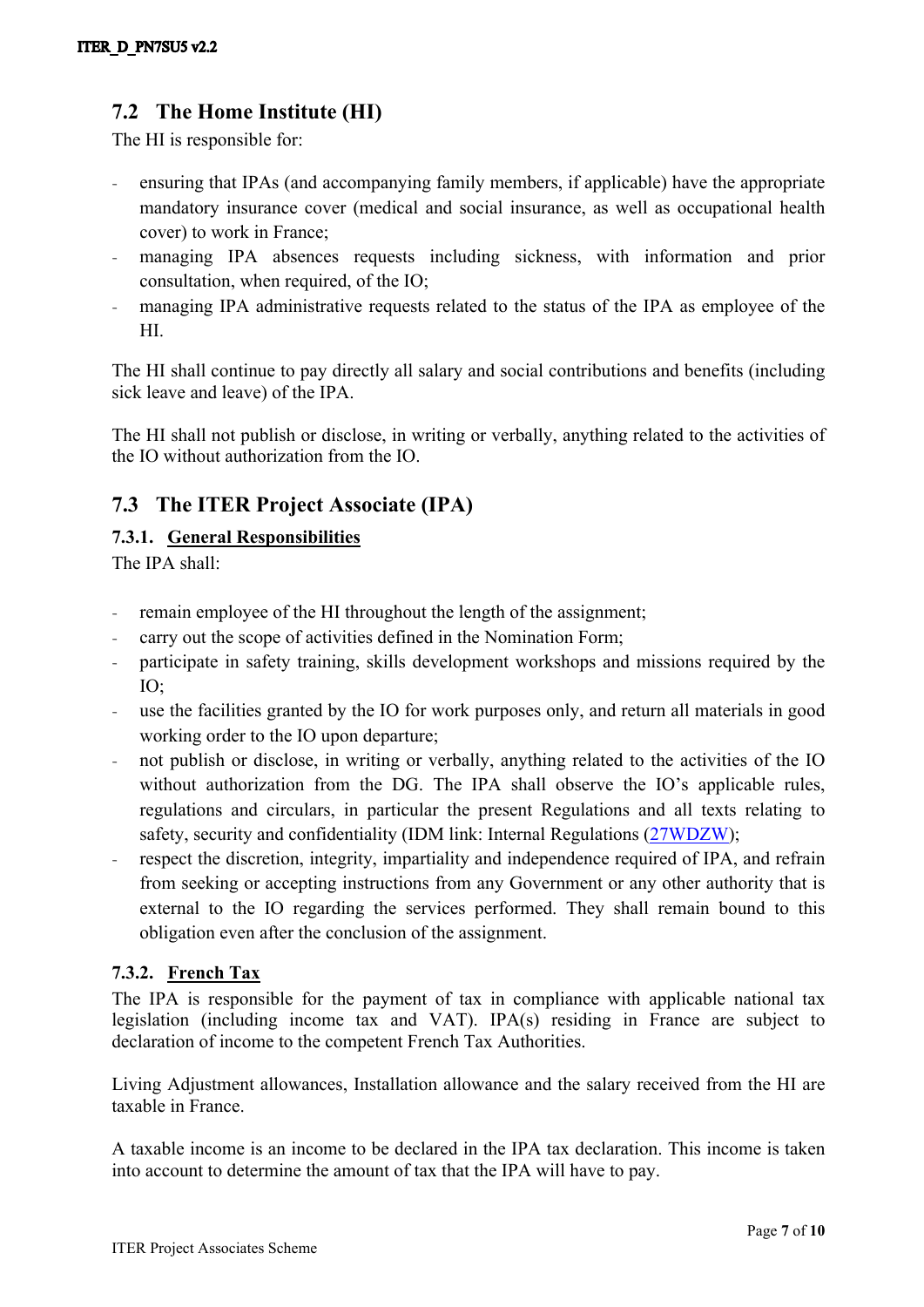Even if the IPA declares taxable income in France, due to the specific tax regime, they may not be taxed.

Each IPA's situation shall be assessed in detail, but the IPA may be eligible to an exemption regime on the HI salary depending of the provision of the Double Tax Agreement signed between France and the HI's State. Living Adjustment allowances and Installation allowance can also benefit from a tax exemption regime in France called "impatriate regime". This is not a full exemption regime and limitations apply.

IO will provide support, through LGA, for IPAs to adhere to the French tax obligations. A tax expert will assist the IPA during the first two years of assignment to determine if the IPA will be paying taxes in France.

# <span id="page-9-0"></span>**8 SKILLS DEVELOPMENT**

The IO offers opportunities for skills development. This shall be carried out at IO as part of the IPA assignment.

IPA shall undergo individual training and certification as required by French law according to the activities they shall perform.

An IPA who has successfully completed certified training shall receive a certificate specifying the dates of their training period and the nature of their training.

If the IPA does not have the required language standards, the HI shall arrange the necessary training and certification before the start of the IPA using an IO-approved certifying body.

# <span id="page-9-1"></span>**9 ITER SUPPORT TO IPAs**

Each IPA may be provided with a Living Adjustment Allowance to consider the individual situation, up to a limit of  $4000 \text{E/m}$  /month.

Factors which will be considered in determining the allowance include the difference in cost of living between IO and the HI.

An Installation Allowance may be paid by the IO to the IPA.

Living Adjustment Allowances are paid regardless of any time spent on mission as part of IO duties.

If an IPA is assigned part-time, the ITER Living Adjustment Allowance is paid in proportion to the overall (i.e. average) time spent. Part-time IPAs are not eligible to the installation allowance.

All IPAs receive reimbursement of their travel costs at the start and end the IPA assignment in accordance with conditions detailed in the IA.

The IO shall coordinate the support from Agence ITER France for relevant administrative formalities with the Host State.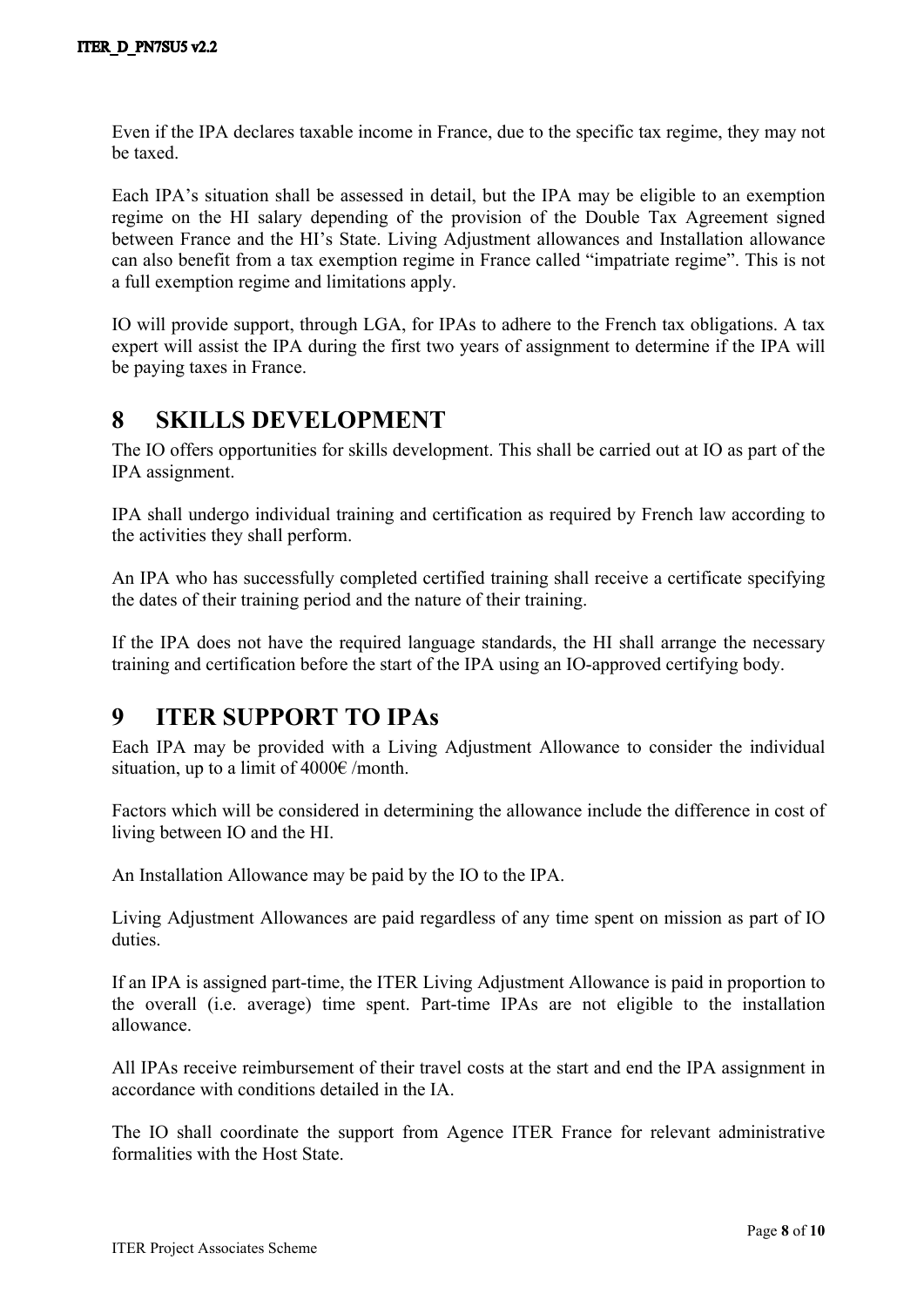The children of IPAs are eligible to apply for a place at the ITER International School.

Under certain conditions, supplementary medical insurance can be taken out once IPAs are at the IO site. This supplementary insurance is not paid or refunded by the IO.

<span id="page-10-0"></span>All implementation aspects shall be included in the IA and/or Nomination Form.

# **10 RECORDING OF CONTRIBUTIONS AND IPA FUNDING**

The IA may consider that the IPA cost is free of charge for the IO, or alternatively, it may provide details of a cost reimbursement mechanism.

The funding of the IA may be considered as in-kind contribution from the ITER Member concerned, with a subsequent reduction of a Member's in-cash contribution.

Additional voluntary contributions made by the ITER Members under the IPA scheme will be recorded by the IO as Full Time Equivalent Staff units (FTE) and reported on a yearly basis to the IC.

### <span id="page-10-1"></span>**11 ADMINISTRATIVE FORMALITIES**

The French Foreign Affairs ministry shall issue a special residence card code EM meaning without privileges and immunities. No work permit is required.

# <span id="page-10-2"></span>**12 DISPUTE RESOLUTION**

Should a problem arise during the interpretation or execution of this agreement between the IO and the HI, both Parties will do their best to resolve the dispute amicably. If the dispute remains unresolved amicably, either party may escalate the issue to arbitration, taking into account the legal status of intergovernmental organization of the IO enjoying privileges and **immunities** 

IPA shall be informed by the HI of the particular legal status of the IO. He shall agree that any dispute will be settled through consultation, mediation or arbitration.

### <span id="page-10-3"></span>**13 INTELLECTUAL PROPERTY AND CONFIDENTIALITY**

#### **Intellectual Property**

Intellectual Property generated by the IPA during the stay at the IO shall be owned by the IO and treated as such in this scheme, in compliance with the IIP Annex of the ITER Agreement.

#### **Confidentiality**

No Party, during and after the IA period, will disclose to any third party, nor use for any purpose except the carrying out of the assignment, any of the other Party's Confidential Information.

Confidential Information means any Background Intellectual Property indicated "confidential" and other unpublished information that has been made known to the other Party by reason of the IA and identified as confidential before or at the time of disclosure in writing, or the